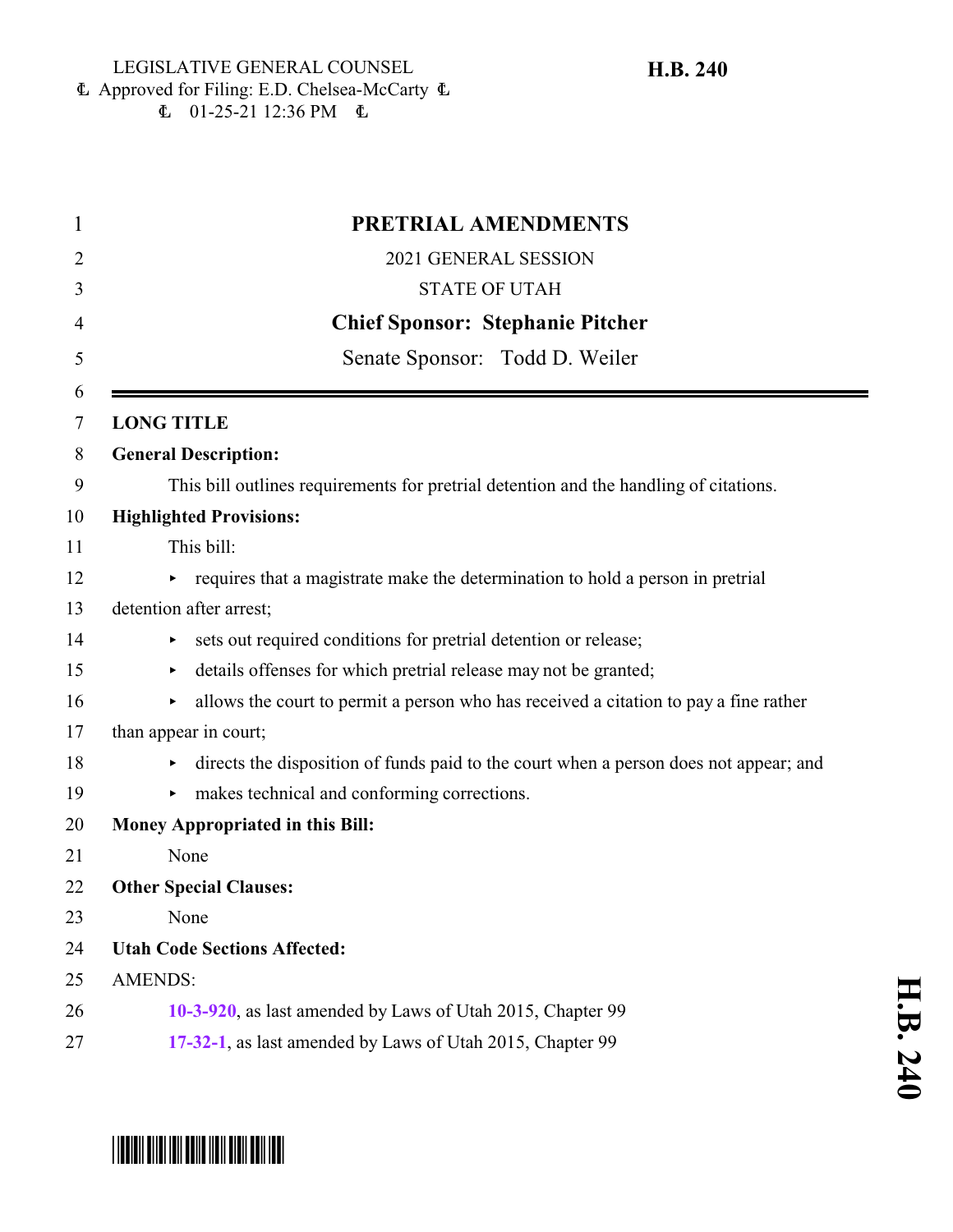<span id="page-1-0"></span>

| 28 | 77-7-21, as last amended by Laws of Utah 2020, Chapter 185                                         |
|----|----------------------------------------------------------------------------------------------------|
| 29 | 77-7-23, as last amended by Laws of Utah 2018, Chapter 140                                         |
| 30 | 77-18a-1, as last amended by Laws of Utah 2020, Chapter 185                                        |
| 31 | 77-20-1, as last amended by Laws of Utah 2020, Chapters 142 and 185                                |
| 32 | 77-20-4, as last amended by Laws of Utah 2020, Chapter 185                                         |
| 33 | 77-20-9, as last amended by Laws of Utah 2020, Chapter 185                                         |
| 34 | <b>ENACTS:</b>                                                                                     |
| 35 | 76-5-417, Utah Code Annotated 1953                                                                 |
| 36 |                                                                                                    |
| 37 | Be it enacted by the Legislature of the state of Utah:                                             |
| 38 | Section 1. Section 10-3-920 is amended to read:                                                    |
| 39 | 10-3-920. Bail commissioner -- Powers and duties.                                                  |
| 40 | (1) With the advice and consent of the city council and the board of commissioners in              |
| 41 | other cities, the mayor of a city of the third, fourth, or fifth class may appoint from among the  |
| 42 | officers and members of the police department of the city one or more discreet persons as a bail   |
| 43 | commissioner.                                                                                      |
| 44 | (2) A bail commissioner shall have authority to fix and receive monetary bail for a                |
| 45 | person arrested within the corporate limits of the city in accordance with the uniform [bail] fine |
| 46 | schedule adopted by the Judicial Council or a reasonable monetary bail for city ordinances not     |
| 47 | contained in the schedule for:                                                                     |
| 48 | (a) misdemeanors under the laws of the state; or                                                   |
| 49 | (b) violation of the city ordinances.                                                              |
| 50 | (3) A person who has been ordered by a bail commissioner to give monetary bail may                 |
| 51 | deposit with the bail commissioner the amount:                                                     |
| 52 | (a) in money, by cash, certified or cashier's check, personal check with check guarantee           |
| 53 | card, money order, or credit card, if the bail commissioner has chosen to establish any of those   |
| 54 | options; or                                                                                        |
| 55 | (b) by a bond issued by a licensed bail bond surety.                                               |
| 56 | (4) Any money or bond collected by a bail commissioner shall be delivered to the                   |
| 57 | appropriate court within three days of receipt of the money or bond.                               |
| 58 | (5) The court may review the amount of bail ordered by a bail commissioner and                     |
|    |                                                                                                    |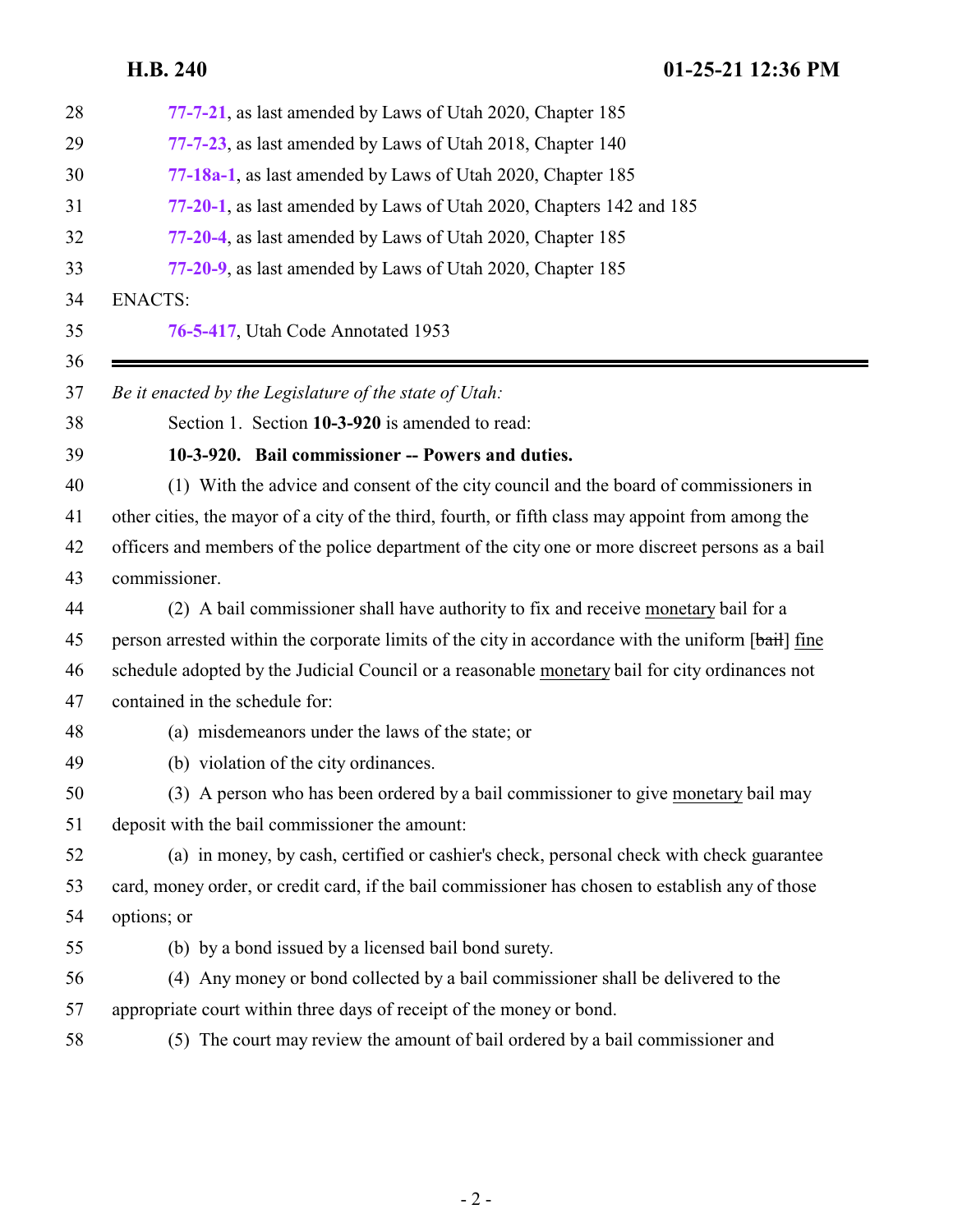<span id="page-2-1"></span><span id="page-2-0"></span>

| 59 | modify the amount of bail required for good cause.                                                  |
|----|-----------------------------------------------------------------------------------------------------|
| 60 | Section 2. Section 17-32-1 is amended to read:                                                      |
| 61 | 17-32-1. Powers and duties of bail commissioners.                                                   |
| 62 | (1) The county executive, with the advice and consent of the county legislative body,               |
| 63 | may appoint one or more responsible and discreet members of the sheriff's department of the         |
| 64 | county as a bail commissioner.                                                                      |
| 65 | (2) A bail commissioner may:                                                                        |
| 66 | (a) receive monetary bail for persons arrested in the county for a felony; and                      |
| 67 | (b) fix and receive bail for persons arrested in the county for a misdemean or under the            |
| 68 | laws of the state, or for a violation of any of the county ordinances in accordance with the        |
| 69 | uniform [bail] fine schedule adopted by the Judicial Council or a reasonable monetary bail for      |
| 70 | county ordinances not contained in the schedule.                                                    |
| 71 | (3) Any person who has been ordered by a magistrate, judge, or bail commissioner to                 |
| 72 | give monetary bail may deposit the amount with the bail commissioner:                               |
| 73 | (a) in money, by cash, certified or cashier's check, personal check with check guarantee            |
| 74 | card, money order, or credit card, if the bail commissioner has chosen to establish any of those    |
| 75 | options; or                                                                                         |
| 76 | (b) by a bond issued by a licensed bail bond surety.                                                |
| 77 | (4) Any money or bond collected by a bail commissioner shall be delivered to the                    |
| 78 | appropriate court within three days of receipt of the money or bond.                                |
| 79 | (5) The court may review the amount of monetary bail ordered by a bail commissioner                 |
| 80 | and may modify the amount of bail required for good cause.                                          |
| 81 | Section 3. Section 76-5-417 is enacted to read:                                                     |
| 82 | 76-5-417. Appearance of defendant required -- Considerations by court.                              |
| 83 | (1) A defendant who has been arrested for a sexual offense shall appear in person or by             |
| 84 | video before the court or a magistrate within one judicial day after the day on which the arrest    |
| 85 | is made.                                                                                            |
| 86 | (2) A defendant who has been charged by citation, indictment, or information with a                 |
| 87 | sexual offense but has not been arrested, shall appear before the court in person for arraignment   |
| 88 | or initial appearance as soon as practicable, but no later than 14 days after the next day on       |
| 89 | which court is in session following the issuance of the citation or the filing of the indictment or |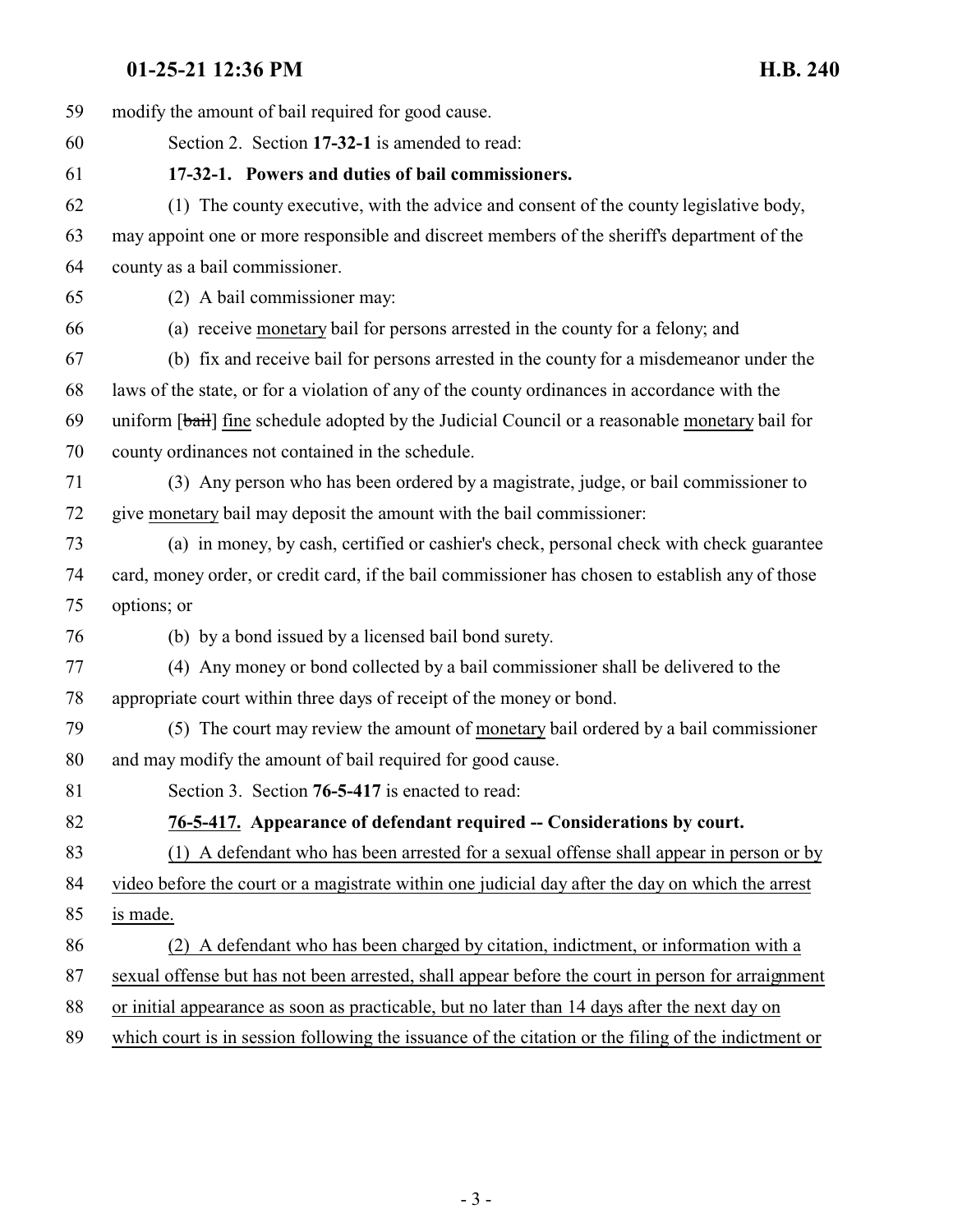<span id="page-3-0"></span>

| 90  | information.                                                                                       |
|-----|----------------------------------------------------------------------------------------------------|
| 91  | (3) At the time of an appearance under Subsection $(1)$ or $(2)$ , the court shall consider        |
| 92  | imposing a pretrial protective order in accordance with Section 78B-7-803.                         |
| 93  | (4) Appearances required by this section are mandatory and may not be waived.                      |
| 94  | Section 4. Section 77-7-21 is amended to read:                                                     |
| 95  | 77-7-21. Proceeding on citation -- Voluntary remittance of fine -- Parent                          |
| 96  | signature required -- Information, when required.                                                  |
| 97  | (1) (a) A citation filed with the court may, with the consent of the defendant, serve in           |
| 98  | lieu of an information to which the defendant may plead guilty or no contest to the charge or      |
| 99  | charges listed and be sentenced accordingly.                                                       |
| 100 | (b) If provided by the uniform fine schedule described in Section $76-3-301.5$ , or with           |
| 101 | the court's approval, an individual may remit the fine and other penalties without a personal      |
| 102 | appearance before the court in any case charging a class B misdemeanor or lower offense,           |
| 103 | unless the charge is:                                                                              |
| 104 | (i) a domestic violence offense as defined in Section $77-36-1$ ;                                  |
| 105 | (ii) a violation of Section 41-6a-502, driving under the influence of alcohol, drugs, or a         |
| 106 | combination of both or with specified or unsafe blood alcohol concentration;                       |
| 107 | (iii) a violation of Section $41-6a-517$ , driving with any measurable controlled substance        |
| 108 | in the body;                                                                                       |
| 109 | (iv) a violation of a local ordinance similar to the offenses described in Subsections             |
| 110 | $(1)(b)(i)$ through $(iii)$ ; or                                                                   |
| 111 | (v) a violation that appears to:                                                                   |
| 112 | (A) affect a victim, as defined in Section $77-38a-102$ ; or                                       |
| 113 | (B) require restitution, as defined in Section 77-38a-102.                                         |
| 114 | (c) The remittal of fines and other penalties shall be entered as a conviction and treated         |
| 115 | the same as if the accused pleaded no contest.                                                     |
| 116 | (d) If the $[person]$ individual cited is under 18 years of age, the court shall promptly          |
| 117 | mail a copy or notice of the citation to the address as shown on the citation, to the attention of |
| 118 | the parent or guardian of the defendant.                                                           |
| 119 | (2) If the individual pleads not guilty to the offense charged, further proceedings shall          |
| 120 | be held in accordance with the Rules of Criminal Procedure and all other applicable provisions     |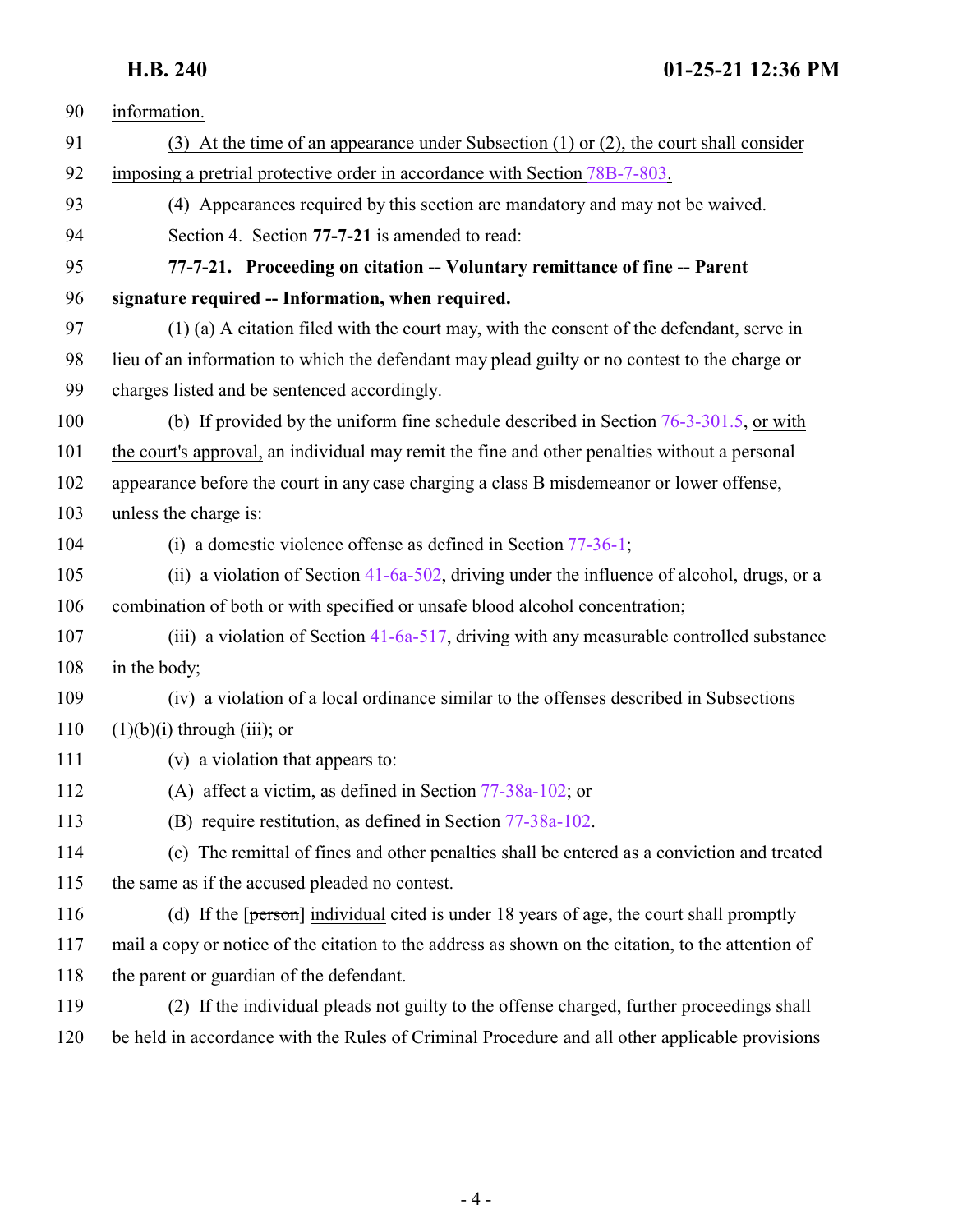<span id="page-4-0"></span>

| 121 | of this code.                                                                                                      |
|-----|--------------------------------------------------------------------------------------------------------------------|
| 122 | Section 5. Section 77-7-23 is amended to read:                                                                     |
| 123 | 77-7-23. Delivery of prisoner arrested without warrant to magistrate -- Transfer                                   |
| 124 | to court with jurisdiction -- Transfer of duties -- Violation as misdemeanor.                                      |
| 125 | (1) (a) When an arrest is made without a warrant by a peace officer or private person,                             |
| 126 | the [person] individual arrested shall be $[\text{taken}]$ presented without unnecessary delay to $[\text{the}]$ a |
| 127 | magistrate in the district court, the precinct of the county, or the municipality in which the                     |
| 128 | offense occurred, except under Subsection (2). [An information stating the charge against the                      |
| 129 | person shall be made before the magistrate] A sworn statement containing the facts known to                        |
| 130 | support probable cause to believe the individual has committed a crime shall be presented to                       |
| 131 | the magistrate in accordance with Section 77-2-1.1 and the Utah Rules of Criminal Procedure.                       |
| 132 | (b) If the justice court judge of the precinct or municipality or the district court judge is                      |
| 133 | not available, the arrested [person] individual shall be taken before the magistrate within the                    |
| 134 | same county who is nearest to the scene of the alleged offense or nearest to the jail under                        |
| 135 | Subsection (2), who may act as committing magistrate for arraigning the accused, setting bail,                     |
| 136 | or issuing warrants.                                                                                               |
| 137 | (2) (a) If the arrested $\lceil$ person individual under Subsection (1) must be transported                        |
| 138 | from jail to a magistrate, the [person] individual may be taken before the magistrate nearest to                   |
| 139 | the jail rather than the magistrate specified in Subsection (1) for arraignment, setting bail, or                  |
| 140 | issuing warrants.                                                                                                  |
| 141 | (b) The case shall then be transferred to the court having jurisdiction.                                           |
| 142 | (3) If a jail accepts custody of $\lceil a \text{ person} \rceil$ an individual arrested under Subsection (1),     |
| 143 | the duties under this section of the peace officer or private person who makes the arrest are                      |
| 144 | transferred to the jail and the jail's personnel.                                                                  |
| 145 | (4) A magistrate shall order an individual held without bail if the magistrate determines                          |
| 146 | probable cause exists to believe that the individual committed:                                                    |
| 147 | (a) a capital or first degree felony;                                                                              |
| 148 | (b) a felony committed while on probation or parole;                                                               |
| 149 | (c) a felony when the magistrate finds probable cause to believe that the individual                               |
| 150 | would constitute a substantial danger to any other individual or to the community, or is likely                    |
| 151 | to flee the jurisdiction of the court, if released prior to prosecutors having an opportunity to file              |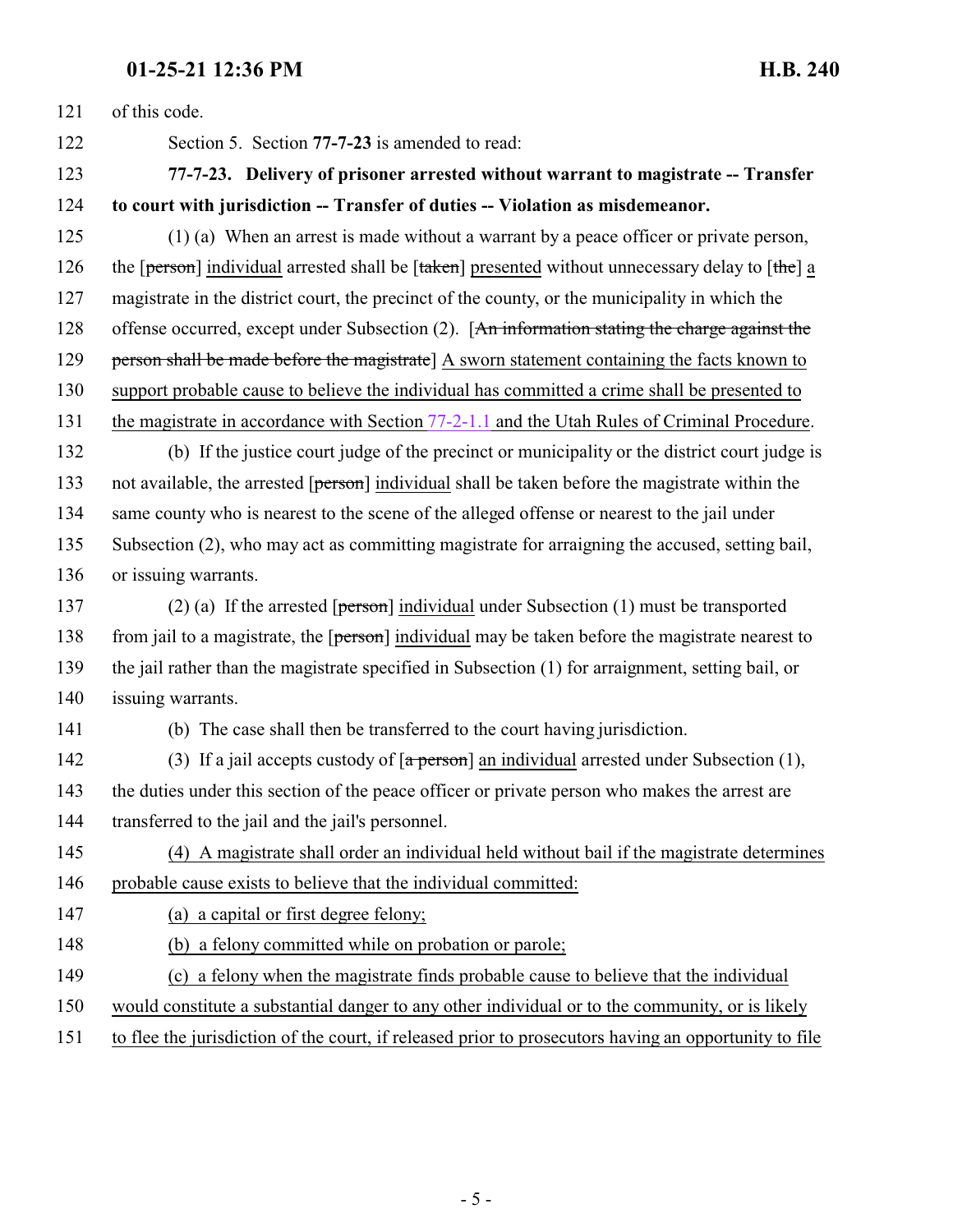| 152 | charges;                                                                                               |
|-----|--------------------------------------------------------------------------------------------------------|
| 153 | (d) a felony when the magistrate finds there is probable cause to believe that the                     |
| 154 | individual violated a material condition of release while previously on bail;                          |
| 155 | (e) a domestic violence offense if the magistrate finds probable cause to believe that                 |
| 156 | the individual would constitute a substantial danger to an alleged victim of domestic violence if      |
| 157 | released prior to prosecutors having an opportunity to file charges; or                                |
| 158 | (f) a violation of a protective order, stalking injunction, or violation of a jail release             |
| 159 | agreement or jail release order pursuant to Section 78B-7-802 if the magistrate finds probable         |
| 160 | cause to believe that the suspect would constitute a danger to an individual protected by the          |
| 161 | order, injunction, or agreement.                                                                       |
| 162 | $(5)$ For individuals arrested for any offense not described in Subsections $(4)(a)$ through           |
| 163 | (f), a magistrate shall make an initial pretrial determination by considering the factors in           |
| 164 | Subsections $77-20-1(3)(b)(i)$ through (iv).                                                           |
| 165 | (6) Upon the filing of charges, or upon the expiration of the time to file charges for an              |
| 166 | in-custody defendant, the magistrate's order denying release, or setting conditions of release,        |
| 167 | shall be superseded by the pretrial status order issued under Subsection $77-20-1(3)(a)$ .             |
| 168 | $\left[\frac{4}{4}\right]$ (7) This section does not confer jurisdiction upon a court unless otherwise |
| 169 | provided by law.                                                                                       |
| 170 | $[56]$ (8) Any officer or [person violating] individual who violates this section is guilty            |
| 171 | of a class B misdemeanor.                                                                              |
| 172 | Section 6. Section 77-18a-1 is amended to read:                                                        |
| 173 | 77-18a-1. Appeals -- When proper.                                                                      |
| 174 | (1) A defendant may, as a matter of right, appeal from:                                                |
| 175 | (a) a final judgment of conviction, whether by verdict or plea;                                        |
| 176 | (b) an order made after judgment that affects the substantial rights of the defendant;                 |
| 177 | (c) an order adjudicating the defendant's competency to proceed further in a pending                   |
| 178 | prosecution; or                                                                                        |
| 179 | $[(d)$ an order denying bail, as provided in Section $77-20-1$ .                                       |
| 180 | (d) a pretrial status order under Section $77-20-1$ .                                                  |
| 181 | (2) In addition to any appeal permitted by Subsection (1), a defendant may seek                        |
|     |                                                                                                        |

<span id="page-5-0"></span>182 discretionary appellate review of any interlocutory order.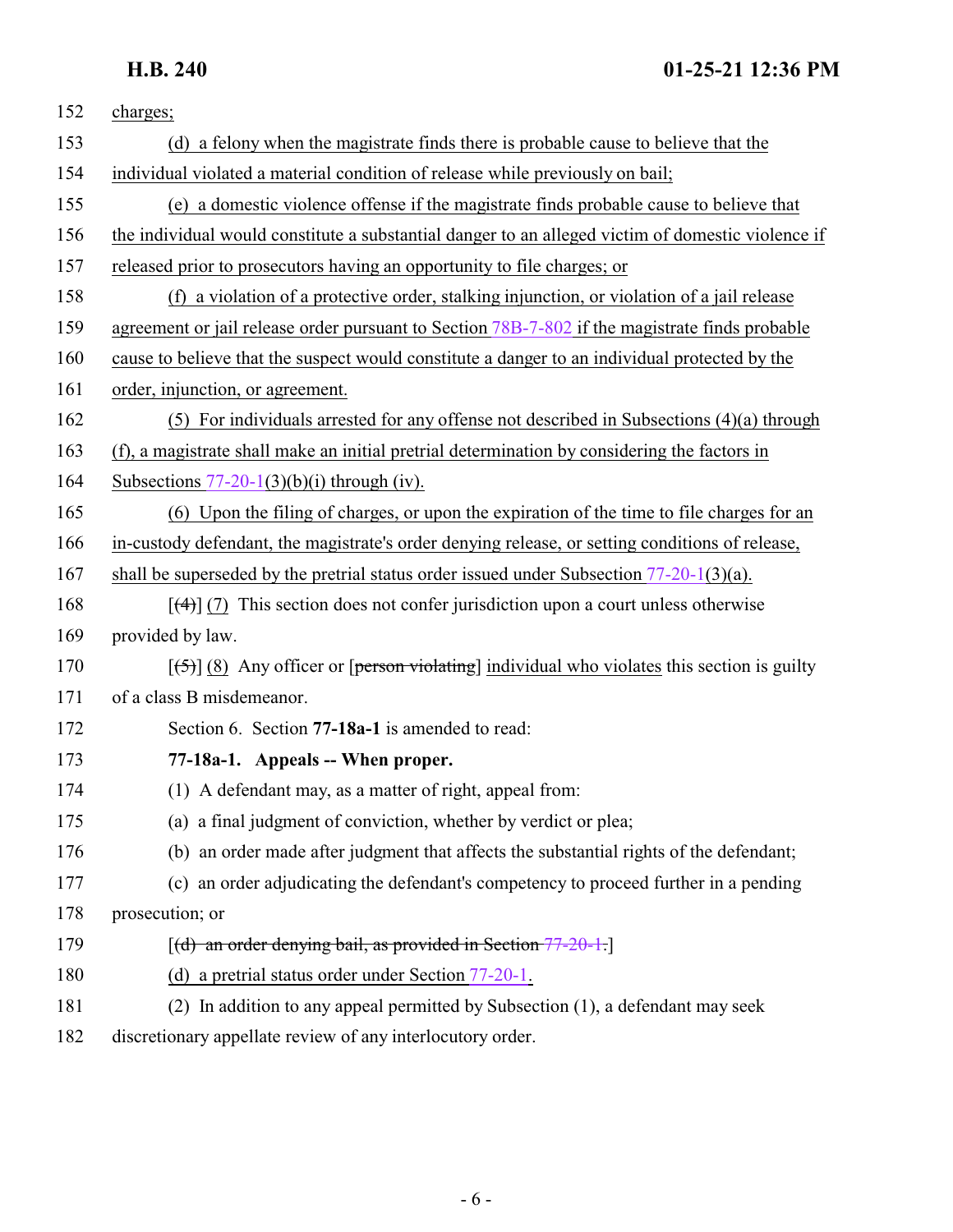<span id="page-6-0"></span>

| 183 | (3) The prosecution may, as a matter of right, appeal from:                                            |
|-----|--------------------------------------------------------------------------------------------------------|
| 184 | (a) a final judgment of dismissal, including a dismissal of a felony information                       |
| 185 | following a refusal to bind the defendant over for trial;                                              |
| 186 | (b) a pretrial order dismissing a charge on the ground that the court's suppression of                 |
| 187 | evidence has substantially impaired the prosecution's case;                                            |
| 188 | (c) an order granting a motion to withdraw a plea of guilty or no contest;                             |
| 189 | (d) an order arresting judgment or granting a motion for merger;                                       |
| 190 | (e) an order terminating the prosecution because of a finding of double jeopardy or                    |
| 191 | denial of a speedy trial;                                                                              |
| 192 | (f) an order granting a new trial;                                                                     |
| 193 | (g) an order holding a statute or any part of it invalid;                                              |
| 194 | (h) an order adjudicating the defendant's competency to proceed further in a pending                   |
| 195 | prosecution;                                                                                           |
| 196 | (i) an order finding, pursuant to Title 77, Chapter 19, Part 2, Competency for                         |
| 197 | Execution, that an inmate sentenced to death is incompetent to be executed;                            |
| 198 | (j) an order reducing the degree of offense pursuant to Section $76-3-402$ ; $\lceil \text{or} \rceil$ |
| 199 | (k) an illegal sentence[ $\cdot$ ]; or                                                                 |
| 200 | (1) a pretrial status order under Section $77-20-1$ .                                                  |
| 201 | (4) In addition to any appeal permitted by Subsection (3), the prosecution may seek                    |
| 202 | discretionary appellate review of any interlocutory order entered before jeopardy attaches.            |
| 203 | Section 7. Section 77-20-1 is amended to read:                                                         |
| 204 | 77-20-1. Right to bail -- Pretrial status order -- Denial of bail -- Detention hearing                 |
| 205 | -- Motion to modify.                                                                                   |
| 206 | (1) As used in this chapter:                                                                           |
| 207 | (a) "Bail bond agency" means the same as that term is defined in Section $31A-35-102$ .                |
| 208 | (b) "Financial condition" or "monetary bail" means any monetary condition that may be                  |
| 209 | imposed under Section 77-20-4 to secure an individual's pretrial release.                              |
| 210 | (c) "Pretrial release" or "bail" means release of an individual charged with or arrested               |
| 211 | for a criminal offense from law enforcement or judicial custody during the time the individual         |
| 212 | awaits trial or other resolution of the criminal charges.                                              |
| 213 | (d) "Pretrial status order" means an order issued by the court exercising jurisdiction                 |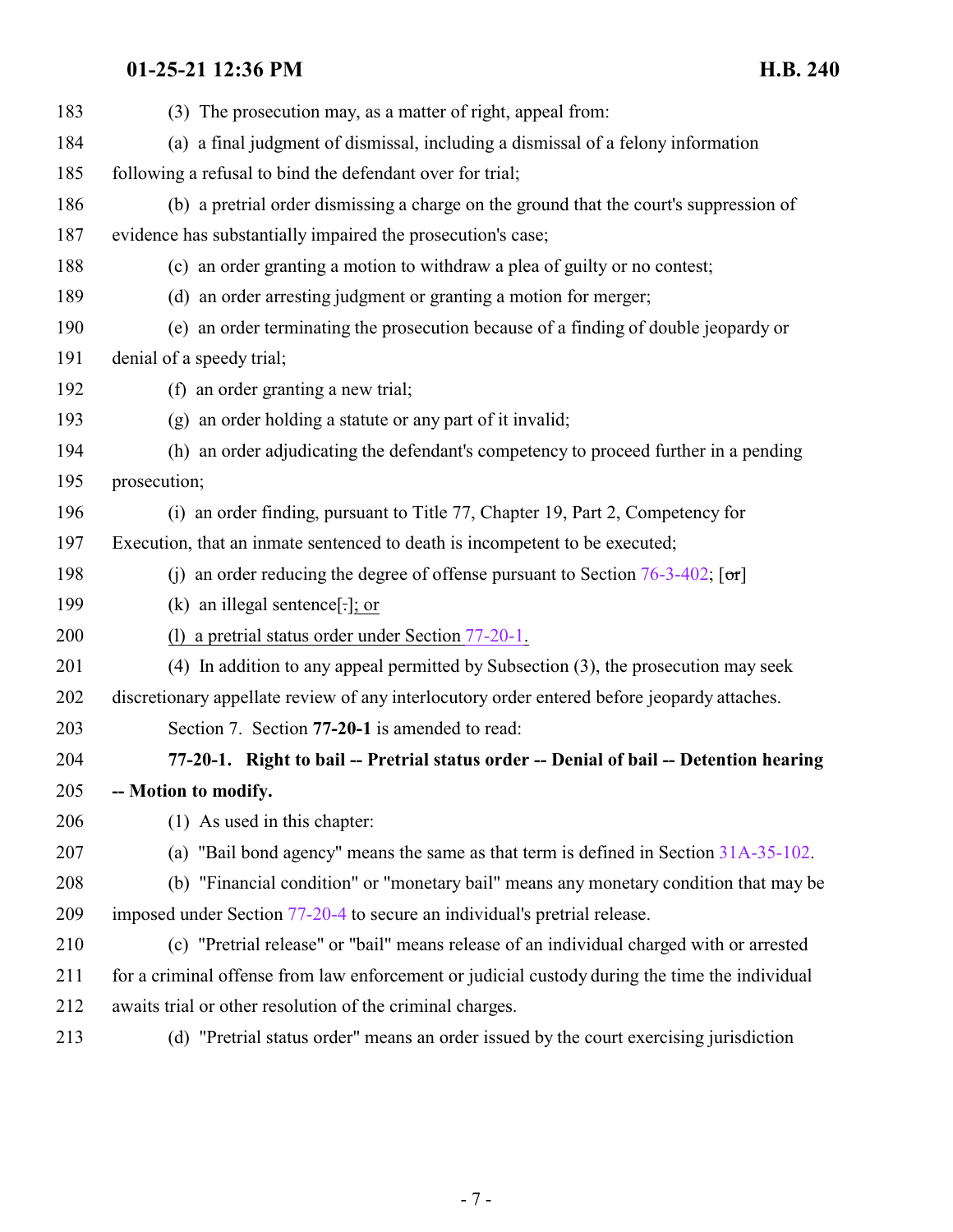| 214 | over an individual charged with a criminal offense that sets the terms and conditions of the                           |
|-----|------------------------------------------------------------------------------------------------------------------------|
| 215 | individual's pretrial release or denies pretrial release and orders that the individual be detained                    |
| 216 | pending resolution of the criminal charges.                                                                            |
| 217 | (e) "Substantial evidence" means evidence that is beyond a scintilla and that a                                        |
| 218 | reasonable mind would accept as adequate to support a conclusion. Substantial evidence does                            |
| 219 | not require witness testimony.                                                                                         |
| 220 | $[\text{e}(\text{e})]$ (f) "Surety" and "sureties" mean a surety insurer or a bail bond agency.                        |
| 221 | $[f(f)]$ (g) "Surety insurer" means the same as that term is defined in Section                                        |
| 222 | 31A-35-102.                                                                                                            |
| 223 | (2) An individual charged with $\sigma$ arrested for a criminal offense shall be admitted to                           |
| 224 | bail as a matter of right, except if the individual is charged with a:                                                 |
| 225 | (a) capital felony, when the court finds there is substantial evidence to support the                                  |
| 226 | charge;                                                                                                                |
| 227 | (b) felony committed while on probation or parole, or while free on bail awaiting trial                                |
| 228 | on a previous felony charge, when the court finds there is substantial evidence to support the                         |
| 229 | current felony charge;                                                                                                 |
| 230 | (c) felony when there is substantial evidence to support the charge and the court finds                                |
| 231 | by clear and convincing evidence that the individual would constitute a substantial danger to                          |
| 232 | any other individual or to the community, or is likely to flee the jurisdiction of the court, if                       |
| 233 | released on bail;                                                                                                      |
| 234 | (d) felony when the court finds there is substantial evidence to support the charge and                                |
| 235 | the court finds by clear and convincing evidence that the individual violated a material                               |
| 236 | condition of release while previously on bail; or                                                                      |
| 237 | (e) domestic violence offense, or a violation of a jail release agreement or jail release                              |
| 238 | court order issued in accordance with Section 78B-7-802, if the court finds:                                           |
| 239 | (i) that there is substantial evidence to support the charge; and                                                      |
| 240 | (ii) by clear and convincing evidence, that the individual would constitute a substantial                              |
| 241 | danger to an alleged victim of domestic violence if released on bail.                                                  |
| 242 | (3) (a) A court exercising jurisdiction over an individual charged with $\lceil \text{or } \text{arrested for} \rceil$ |
| 243 | a criminal offense shall issue a pretrial status order designating the conditions to be imposed                        |
| 244 | upon the individual's release or ordering that the individual be detained under this section                           |
|     |                                                                                                                        |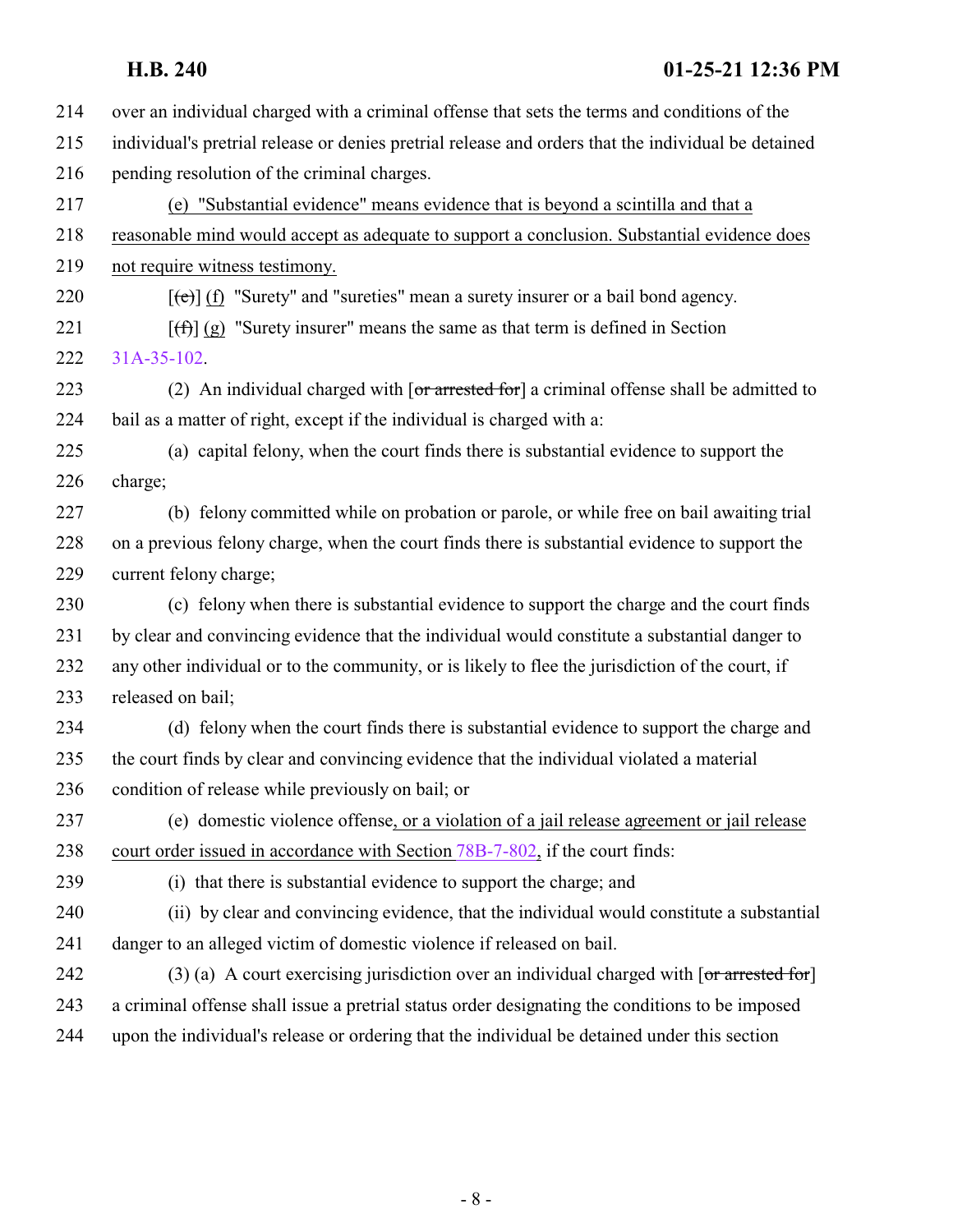during the time the individual awaits trial or other resolution of the criminal charges. 246 (b) A court granting pretrial release shall impose [the least restrictive reasonably 247 available conditions of release] on the individual who is the subject of the pretrial status order 248 [that the court determines will reasonably] only the release conditions reasonably available and necessary to ensure: (i) the individual's appearance in court when required; (ii) the safety of any witnesses or victims of the offense allegedly committed by the individual; (iii) the safety and welfare of the public; and (iv) that the individual will not obstruct or attempt to obstruct the criminal justice process. (c) (i) The court shall issue the pretrial status order without unnecessary delay. 257 (ii) If a prosecutor [files a motion] moves for detention under Subsection (6), the court may delay issuing the pretrial status order until after hearing the motion to detain if the court finds: (A) the prosecutor's motion states a reasonable case for detention; and (B) detaining the defendant until after the motion is heard is in the interests of justice and public safety. 263 (4) (a) Except as otherwise provided in this section or Section [78B-7-802](http://le.utah.gov/UtahCode/SectionLookup.jsp?section=78b-7-802&session=2021GS), the court shall order that an individual charged with a criminal offense be released on the individual's own recognizance, on condition that the individual appear at all required court proceedings, if the court finds that additional conditions are not necessary to reasonably ensure compliance with Subsection (3)(b). (b) The court shall impose additional release conditions if the court finds that additional release conditions are necessary to reasonably ensure compliance with Subsection (3)(b). The conditions imposed may include that the individual: (i) not commit a federal, state, or local offense during the period of release; (ii) avoid contact with a victim or victims of the alleged offense; (iii) avoid contact with a witness or witnesses who may testify concerning the alleged offense that are named in the pretrial status order; (iv) not use or consume alcohol, or any narcotic drug or other controlled substance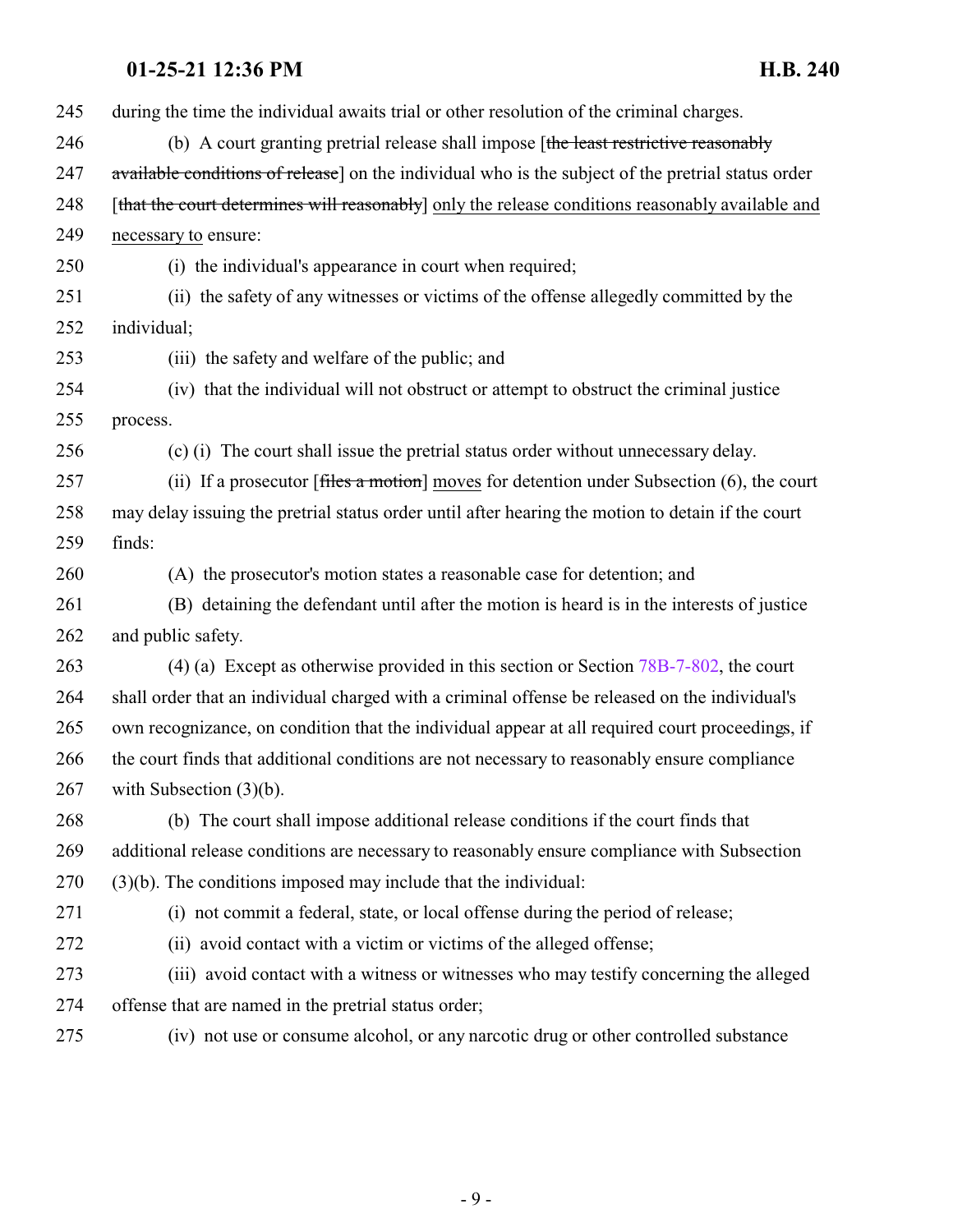| 276 | except as prescribed by a licensed medical practitioner;                                        |
|-----|-------------------------------------------------------------------------------------------------|
| 277 | (v) submit to drug or alcohol testing;                                                          |
| 278 | (vi) complete a substance abuse evaluation and comply with any recommended                      |
| 279 | treatment or release program;                                                                   |
| 280 | (vii) submit to electronic monitoring or location device tracking;                              |
| 281 | (viii) participate in inpatient or outpatient medical, behavioral, psychological, or            |
| 282 | psychiatric treatment;                                                                          |
| 283 | (ix) maintain employment, or if unemployed, actively seek employment;                           |
| 284 | (x) maintain or commence an education program;                                                  |
| 285 | (xi) comply with limitations on where the individual is allowed to be located or the            |
| 286 | times the individual shall be or may not be at a specified location;                            |
| 287 | (xii) comply with specified restrictions on personal associations, place of residence, or       |
| 288 | travel;                                                                                         |
| 289 | (xiii) report to a law enforcement agency, pretrial services program, or other designated       |
| 290 | agency at a specified frequency or on specified dates;                                          |
| 291 | (xiv) comply with a specified curfew;                                                           |
| 292 | (xv) forfeit or refrain from possession of a firearm or other dangerous weapon;                 |
| 293 | (xvi) if the individual is charged with an offense against a child, is limited or denied        |
| 294 | access to any location or occupation where children are, including any residence where children |
| 295 | are on the premises, activities including organized activities in which children are involved,  |
| 296 | locations where children congregate, or where a reasonable person should know that children     |
| 297 | congregate;                                                                                     |
| 298 | (xvii) comply with requirements for house arrest;                                               |
| 299 | (xviii) return to custody for a specified period of time following release for                  |
| 300 | employment, schooling, or other limited purposes;                                               |
| 301 | (xix) remain in the custody of one or more designated individuals who agree to                  |
| 302 | supervise and report on the behavior and activities of the individual charged and to encourage  |
| 303 | compliance with all court orders and attendance at all required court proceedings;              |
| 304 | (xx) comply with a financial condition; or                                                      |
| 305 | (xxi) comply with any other condition that is necessary to reasonably ensure                    |
| 306 | compliance with Subsection $(3)(b)$ .                                                           |
|     |                                                                                                 |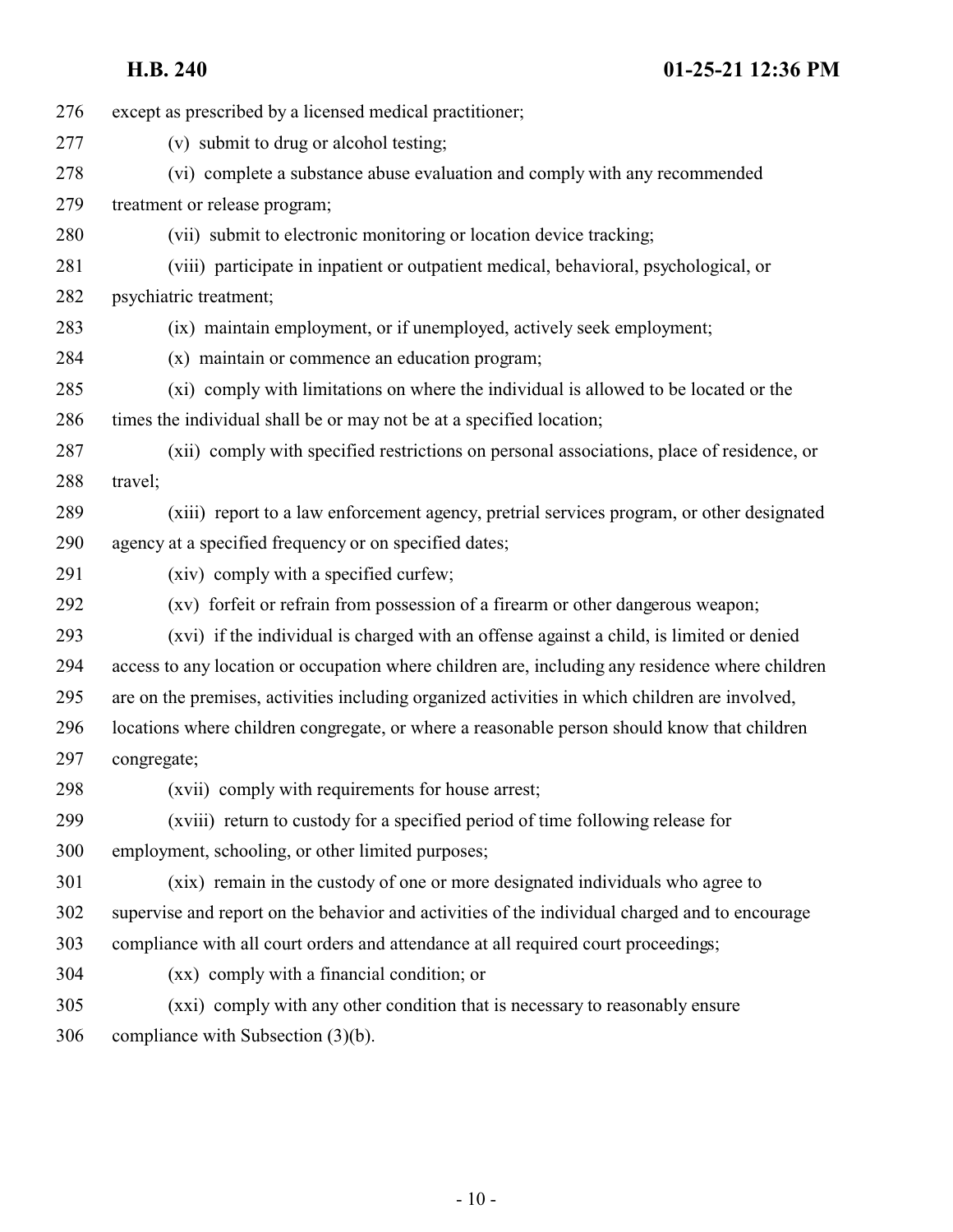| 307 | (c) If the court determines a financial condition, other than an unsecured bond, is                                 |
|-----|---------------------------------------------------------------------------------------------------------------------|
| 308 | necessary to impose on an individual as part of the individual's pretrial release, the court shall                  |
| 309 | consider the individual's ability to pay when determining the amount of the financial condition.                    |
| 310 | (5) In making a determination under $[Subsection (3)]$ Subsections (3) and (4), the                                 |
| 311 | court:                                                                                                              |
| 312 | (a) may rely on $[\frac{\text{the following:(a)}}{\text{information contained in any form of the pre-$              |
| 313 | services assessment;                                                                                                |
| 314 | (b) shall, if presented, consider:                                                                                  |
| 315 | $[\phi]$ (i) the nature and circumstances of the offense or offenses charged, including                             |
| 316 | whether the charges include a violent offense and the vulnerability of witnesses or alleged                         |
| 317 | victims;                                                                                                            |
| 318 | $[\text{e}(\text{e})]$ (ii) the nature and circumstances of the individual, including the individual's              |
| 319 | character, physical and mental health, family and community ties, employment status and                             |
| 320 | history, financial resources, past criminal conduct, history of drug or alcohol abuse, and history                  |
| 321 | of timely appearances at required court proceedings;                                                                |
| 322 | $[\text{+}d\text{+}d\text{+}]$ (iii) the potential danger to another individual or individuals posed by the release |
| 323 | of the individual;                                                                                                  |
| 324 | $[\text{e}(\text{e})]$ (iv) [if] whether the individual was on probation, parole, or release pending an             |
| 325 | upcoming court proceeding at the time the individual allegedly committed the offense;                               |
| 326 | (v) whether the individual violated a material condition of release while previously on                             |
| 327 | bail; and                                                                                                           |
| 328 | (vi) other evidence relevant to the individual's likelihood of fleeing or violating the law                         |
| 329 | if released; and                                                                                                    |
| 330 | (c) may consider:                                                                                                   |
| 331 | $[f(f)]$ (i) the availability of other individuals who agree to assist the individual in                            |
| 332 | attending court when required or other evidence relevant to the individual's opportunities for                      |
| 333 | supervision in the individual's community; and                                                                      |
| 334 | $\left[\frac{1}{2}\right]$ (ii) the eligibility and willingness of the individual to participate in various         |
| 335 | treatment programs, including drug treatment $[\frac{\cdot}{\cdot} \text{ or}]$ .                                   |
| 336 | $\lceil$ (h) other evidence relevant to the individual's likelihood of fleeing or violating the law                 |
| 337 | if released.]                                                                                                       |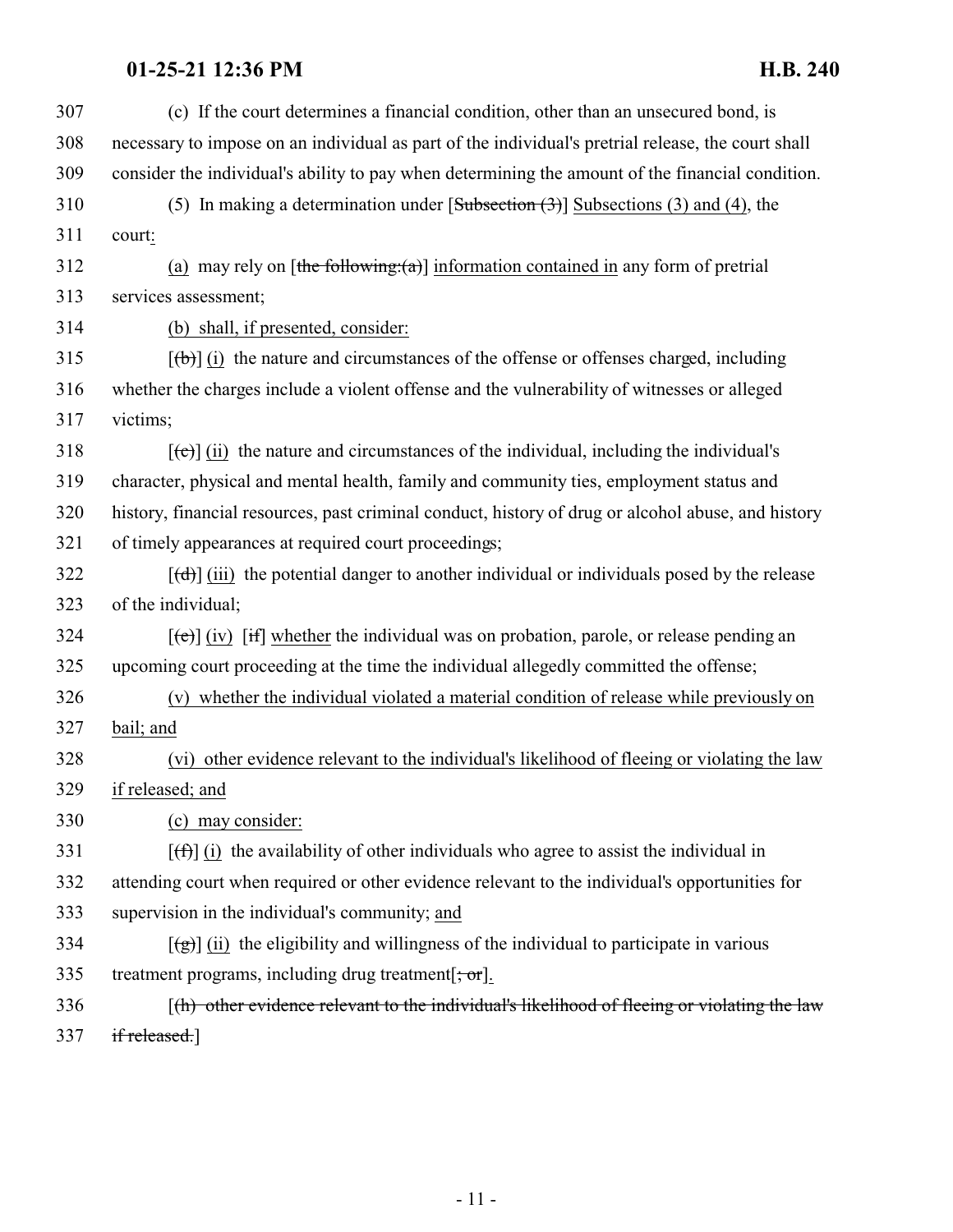| 338 | (6) (a) If the criminal charges filed against the individual include one or more offenses           |
|-----|-----------------------------------------------------------------------------------------------------|
| 339 | eligible for detention under Subsection (2) or Utah Constitution, Article I, Section 8, the         |
| 340 | prosecution may [file a motion] move for pretrial detention.                                        |
| 341 | (b) Upon receiving a motion under Subsection $(6)(a)$ , the court shall set a hearing on            |
| 342 | the matter as soon as practicable.                                                                  |
| 343 | (c) The individual who is the subject of the detention hearing has the right to be                  |
| 344 | represented by counsel at the pretrial detention hearing and, if a court finds the individual is    |
| 345 | indigent under Section 78B-22-202, the court shall appoint counsel to represent the individual      |
| 346 | in accordance with Section 78B-22-203.                                                              |
| 347 | (d) The court shall give both parties the opportunity to make arguments and to present              |
| 348 | relevant evidence at the detention hearing.                                                         |
| 349 | (7) After hearing evidence on a motion for pretrial detention, the court may detain the             |
| 350 | individual if:                                                                                      |
| 351 | (a) the individual is accused of committing an offense that qualifies the individual for            |
| 352 | detention under Subsection (2) or Utah Constitution, Article I, Section 8;                          |
| 353 | (b) the prosecution demonstrates substantial evidence to support the charge, and meets              |
| 354 | all additional evidentiary burdens required under Subsection (2) or Utah Constitution, Article I,   |
| 355 | Section 8; and                                                                                      |
| 356 | (c) the court finds that no conditions that may be imposed upon granting the individual             |
| 357 | pretrial release will reasonably ensure compliance with Subsection $(3)(b)$ .                       |
| 358 | (8) (a) If an individual is charged with a criminal offense described in Subsection                 |
| 359 | $(8)(b)$ and there is substantial evidence to support the charge, there is a rebuttable presumption |
| 360 | that the individual be detained.                                                                    |
| 361 | (b) Criminal charges that create a rebuttable presumption of detention under                        |
| 362 | Subsection $(8)(a)$ include:                                                                        |
| 363 | (i) criminal homicide as defined in Section $[75-5-201]$ 76-5-201; and                              |
| 364 | (ii) any offense for which the term of imprisonment may include life.                               |
| 365 | (c) The individual may rebut the presumption of detention by demonstrating, by $\lceil a \rceil$    |
| 366 | preponderance of the clear and convincing evidence, that specified conditions of release will       |
| 367 | reasonably ensure compliance with Subsection (3)(b).                                                |
| 368 | (9) Except as otherwise provided, the court issuing a pretrial warrant of arrest shall              |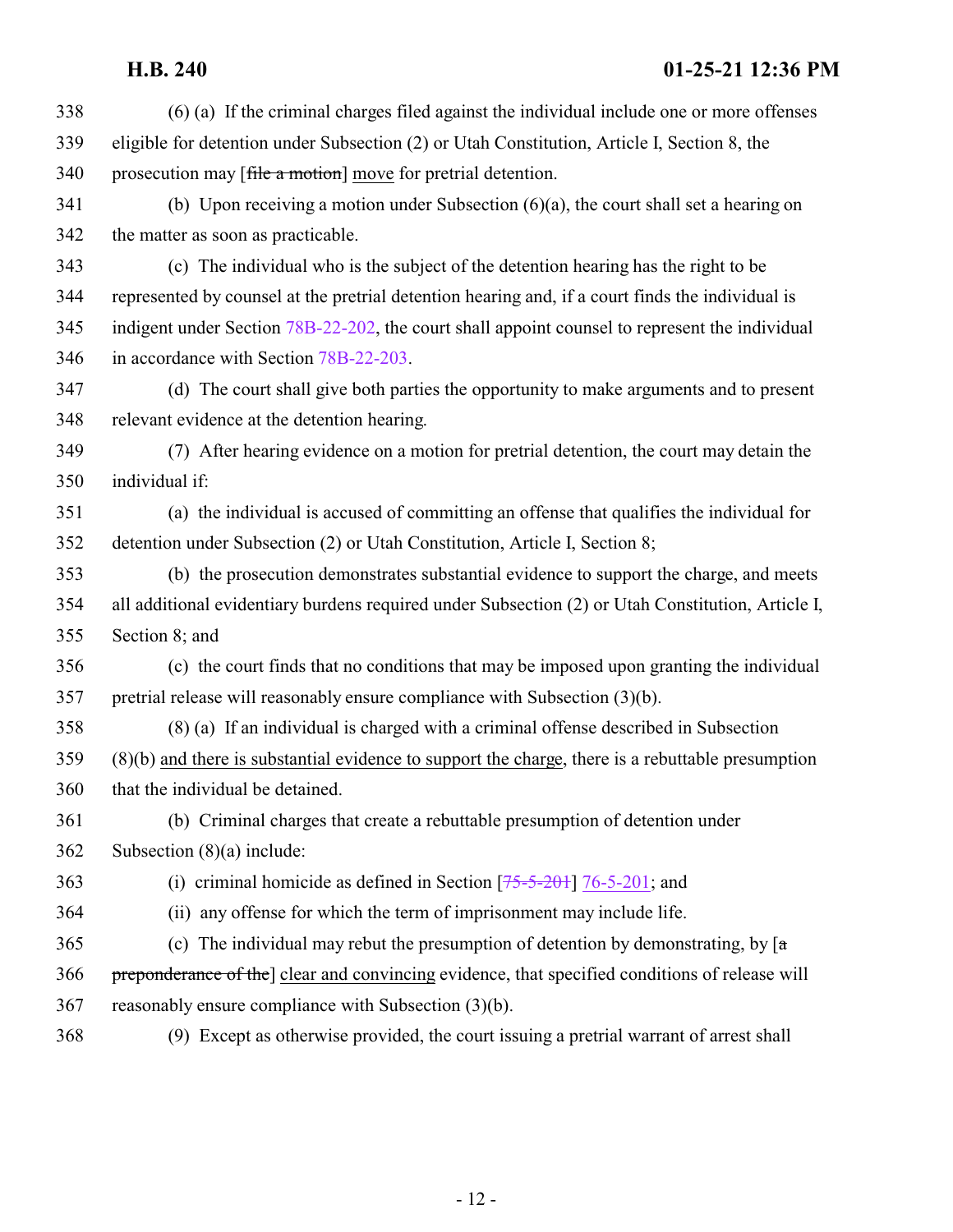| 369 | issue the initial pretrial status order.                                                                   |
|-----|------------------------------------------------------------------------------------------------------------|
| 370 | $(10)$ (a) An individual arrested for a violation of a jail release agreement or jail release              |
| 371 | court order issued in accordance with Section 78B-7-802.]                                                  |
| 372 | $[(i)$ may be denied pretrial release by the court under Subsection $(2)$ ; and                            |
| 373 | $\left[\right(\text{iii})$ if denied pretrial release, may not be released before the individual's initial |
| 374 | appearance before the court.]                                                                              |
| 375 | $\lceil$ (b) Nothing in this section precludes or nullifies a jail release agreement or jail release       |
| 376 | order required under Section 78B-7-802.                                                                    |
| 377 | $[\frac{(11)}{(10)}]$ (10) (a) A motion to modify the initial pretrial status order may be made by a       |
| 378 | party at any time upon notice to the opposing party sufficient to permit the opposing party to             |
| 379 | prepare for hearing and to permit each alleged victim to be notified and be present.                       |
| 380 | (b) Hearing on a motion to modify a pretrial status order may be held in conjunction                       |
| 381 | with a preliminary hearing or any other pretrial hearing.                                                  |
| 382 | $(c)$ The court may rely on information as provided in Subsection $(5)$ and may base its                   |
| 383 | ruling on evidence provided at the hearing so long as each party is provided an opportunity to             |
| 384 | present additional evidence or information relevant to bail.]                                              |
| 385 | (c) The provisions of Subsection (5) shall govern the information and considerations                       |
| 386 | for determining whether to modify the pretrial release order.                                              |
| 387 | (d) The court shall consider any violation of a jail release agreement or jail release                     |
| 388 | order issued under Section 78B-7-802.                                                                      |
| 389 | (e) The court may base its ruling on evidence provided at the hearing so long as each                      |
| 390 | party is provided an opportunity to present additional evidence or information relevant to                 |
| 391 | pretrial release.                                                                                          |
| 392 | $[ (12) ]$ (11) Subsequent motions to modify a pretrial status order may be made only                      |
| 393 | upon a showing that there has been a material change in circumstances.                                     |
| 394 | (12) Following the issuance of a pretrial status order, if an individual fails to appear in                |
| 395 | court when required, or violates any material term of a pretrial status order the court may:               |
| 396 | (a) issue a no bail warrant; or                                                                            |
| 397 | (b) impose any other conditions necessary to comply with Subsection (3)(b).                                |
| 398 | (13) An appeal may be taken from an order of a court denying bail to the Utah Court of                     |
| 399 | Appeals pursuant to the Utah Rules of Appellate Procedure, which shall review the                          |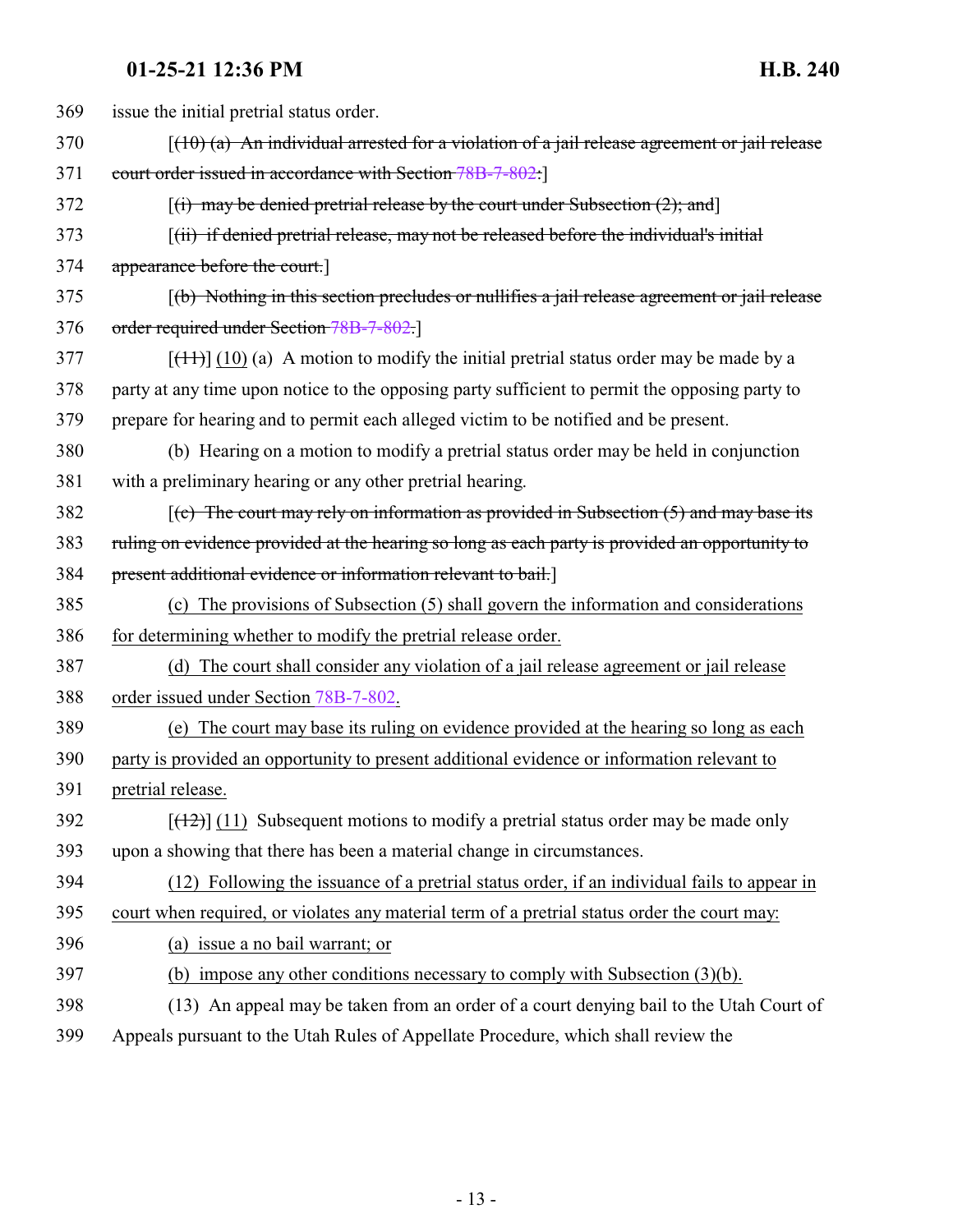<span id="page-13-0"></span>

| 400 | determination under Subsection (7).                                                                                                 |
|-----|-------------------------------------------------------------------------------------------------------------------------------------|
| 401 | (14) For purposes of this section, any $\left[ \frac{\text{arrest of}}{\text{errest of}} \right]$ charge for a violation of Section |
| 402 | 76-5-202, Aggravated murder, is a capital felony unless:                                                                            |
| 403 | (a) the prosecutor files a notice of intent to not seek the death penalty; or                                                       |
| 404 | (b) the time for filing a notice to seek the death penalty has expired and the prosecutor                                           |
| 405 | has not filed a notice to seek the death penalty.                                                                                   |
| 406 | Section 8. Section 77-20-4 is amended to read:                                                                                      |
| 407 | 77-20-4. Bail to be posted in cash, by credit or debit card, or by written                                                          |
| 408 | undertaking -- Specific monetary bail methods.                                                                                      |
| 409 | (1) (a) Except as provided in Subsection (2), the judge or magistrate shall set bail at a                                           |
| 410 | single amount per case or charge.                                                                                                   |
| 411 | (b) Subject to Subsection (2), a defendant may choose to post the amount described in                                               |
| 412 | Subsection $(1)(a)$ by any of the following methods:                                                                                |
| 413 | $(i)$ in cash;                                                                                                                      |
| 414 | (ii) by written undertaking with sureties;                                                                                          |
| 415 | (iii) by written undertaking without sureties, at the discretion of the judge or                                                    |
| 416 | magistrate; or                                                                                                                      |
| 417 | (iv) by credit or debit card, at the discretion of the judge or bail commissioner.                                                  |
| 418 | (2) A judge or magistrate may limit a defendant to a specific method of posting                                                     |
| 419 | monetary bail described in Subsection $(1)(b)(i)$ , $(ii)$ , $(iii)$ , or $(iv)$ :                                                  |
| 420 | (a) if, after charges are filed, the defendant fails to appear in the case on a bond and the                                        |
| 421 | case involves a violent offense;                                                                                                    |
| 422 | (b) in order to allow the defendant to voluntarily [forfeit monetary bail] remit the fine                                           |
| 423 | in accordance with Section 77-7-21 and the offense with which the defendant is charged is                                           |
| 424 | listed in the shared master offense table as one for which an appearance is not mandatory,                                          |
| 425 | (c) if the defendant has failed to respond to a citation or summons and the offense with                                            |
| 426 | which the defendant is charged is listed in the shared master offense table as one for which an                                     |
| 427 | appearance is not mandatory;                                                                                                        |
| 428 | (d) if a warrant is issued for the defendant solely for failure to pay a criminal judgment                                          |
| 429 | account receivable, as defined in Section 77-32a-101, and the defendant's monetary bail is                                          |
| 430 | limited to the amount owed; or                                                                                                      |

- 14 -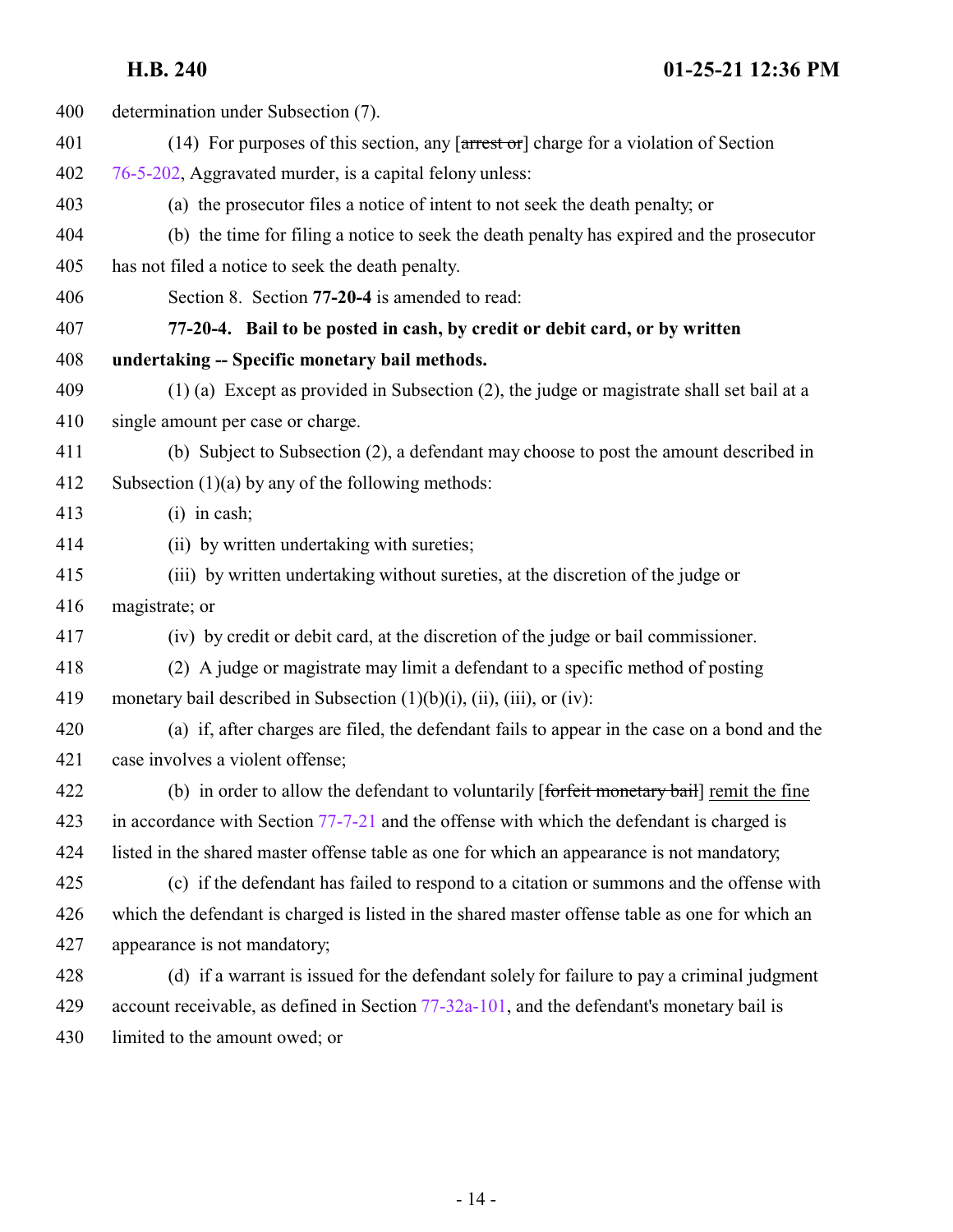<span id="page-14-0"></span>

| 431 | (e) if a court has entered a judgment of bond forfeiture under Section 77-20b-104 in             |
|-----|--------------------------------------------------------------------------------------------------|
| 432 | any case involving the defendant.                                                                |
| 433 | (3) Monetary bail may not be accepted without receiving in writing at the time the               |
| 434 | monetary bail is posted the current mailing address, telephone number, and email address of      |
| 435 | the surety.                                                                                      |
| 436 | (4) Monetary bail paid by debit or credit card, less the fee charged by the financial            |
| 437 | institution, shall be tendered to the courts.                                                    |
| 438 | (5) Monetary bail refunded by the court may be refunded by credit to the debit or credit         |
| 439 | card, or cash. The amount refunded shall be the full amount received by the court under          |
| 440 | Subsection (4), which may be less than the full amount of the monetary bail set by the court.    |
| 441 | (6) Before refunding monetary bail that is posted by the defendant in cash, by credit            |
| 442 | card, or by debit card, the court may apply the amount posted toward accounts receivable, as     |
| 443 | defined in Section $77-32a-101$ , that are owed by the defendant in the priority set forth in    |
| 444 | Section 77-38a-404.                                                                              |
| 445 | Section 9. Section 77-20-9 is amended to read:                                                   |
| 446 | 77-20-9. Disposition of forfeitures.                                                             |
| 447 | If by reason of the neglect of the defendant to appear, money deposited as a financial           |
| 448 | condition or money paid by sureties on bond is forfeited and the forfeiture is not discharged or |
| 449 | remitted, the clerk with whom it is deposited or paid shall, immediately after final adjournment |
| 450 | of the court, pay over the money forfeited as follows:                                           |
| 451 | (1) the forfeited amount in cases in precinct justice courts or in municipal justice courts      |
| 452 | shall be distributed as provided in Sections 78A-7-120 and 78A-7-121; [and]                      |
| 453 | $(2)$ in all other cases:                                                                        |
| 454 | in cases where the financial condition was paid by a surety:                                     |
| 455 | (a) $60\%$ of the forfeited [bond] amount shall be paid to the Pretrial Release Programs         |
| 456 | Special Revenue Fund established in Section 63M-7-215;                                           |
| 457 | (b) $[25\%]$ 20% of the forfeited [bond] amount shall be paid to the General Fund; and           |
| 458 | (c) $[15\%]$ 20% of the forfeited [bond] amount shall be paid to the prosecuting agency          |
| 459 | that brings an action to collect under Section $77-20b-104$ .]; and                              |
| 460 | (3) in cases where the financial condition was paid without the assistance of a surety.          |
| 461 | (a) 75% of the forfeited amount shall be paid to the Pretrial Release Programs Special           |
|     |                                                                                                  |